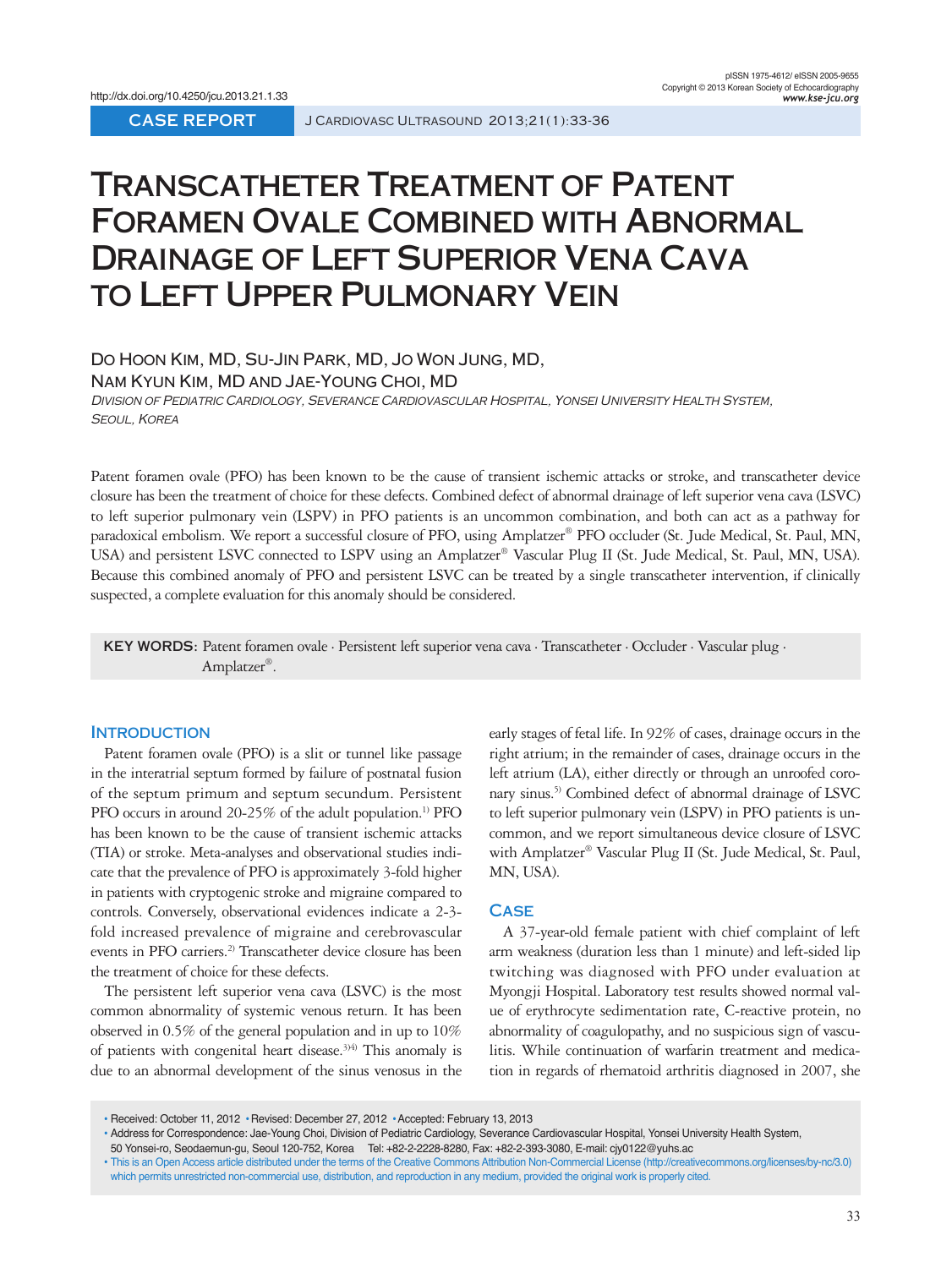

Fig. 1. Agitation saline injection test. On contrast echo conducted on Rt. arm, the enhancement was seen at not only Rt. side of heart, but also Lt. side. Sequential filling of the bubble in the left atrium followed by left ventricle and then through the patent foramen ovale to the right atrium. On Lt. arm contrast echocardiography, massive amount of microbubbles draining straight to LA was detected. LA: left atrium, LV: left ventricle, RA: right atrium, RV: right ventricle.



**Fig. 2.** Abnormal Drainage of LSVC to LUPV are shown on three dimensional computed tomography. LSVC: left superior vena cava, LUPV: left upper pulmonary vein, RSVC: right superior vena cava.

was referred to Pediatrics Cardiology for PFO closure. Brain magnetic resonance imaging showed signs of stroke and transcatheter closure of PFO was scheduled. Contrast echocardiography performed via the left upper extremity prior to the procedure showed sequential filling of the bubble in the LA followed by left ventricle and then through the PFO to the right atrium (Fig. 1). For further evaluation, heart computed tomography (CT) was performed and an abnormal connection of LSVC to LSPV which drained into LA was diagnosed (Fig. 2).

Under local anesthesia, we first evaluated the patient's hemodynamic data to confirm any presence of pulmonary hyper-



**Fig. 3.** Angiogram. Abnormal connection of LSVC to left atrium was shown on angiogram. LSVC: left superior vena cava, LUPV: left upper pulmonary vein.

tension and patency of coronary artery which showed normal findings. Through venous approach via right femoral vein, 7 French guiding catheter passed right atrium and innominate vein approaching to LSVC. The proximal and distal part of the LSVC were measured 9.8 and 9.6 mm, respectively by angiography (Fig. 3). The abnormal connection between LSVC and LSPV was closed using the Amplatzer® Vascular Plug II (diameter = 12 mm; St. Jude Medical, St. Paul, MN, USA) (Fig. 4). After checked up size of PFO by sizing balloon, transcatheter PFO closure with Amplatzer® PFO occluder (diameter = 25 mm; St. Jude Medical, St. Paul, MN, USA) was also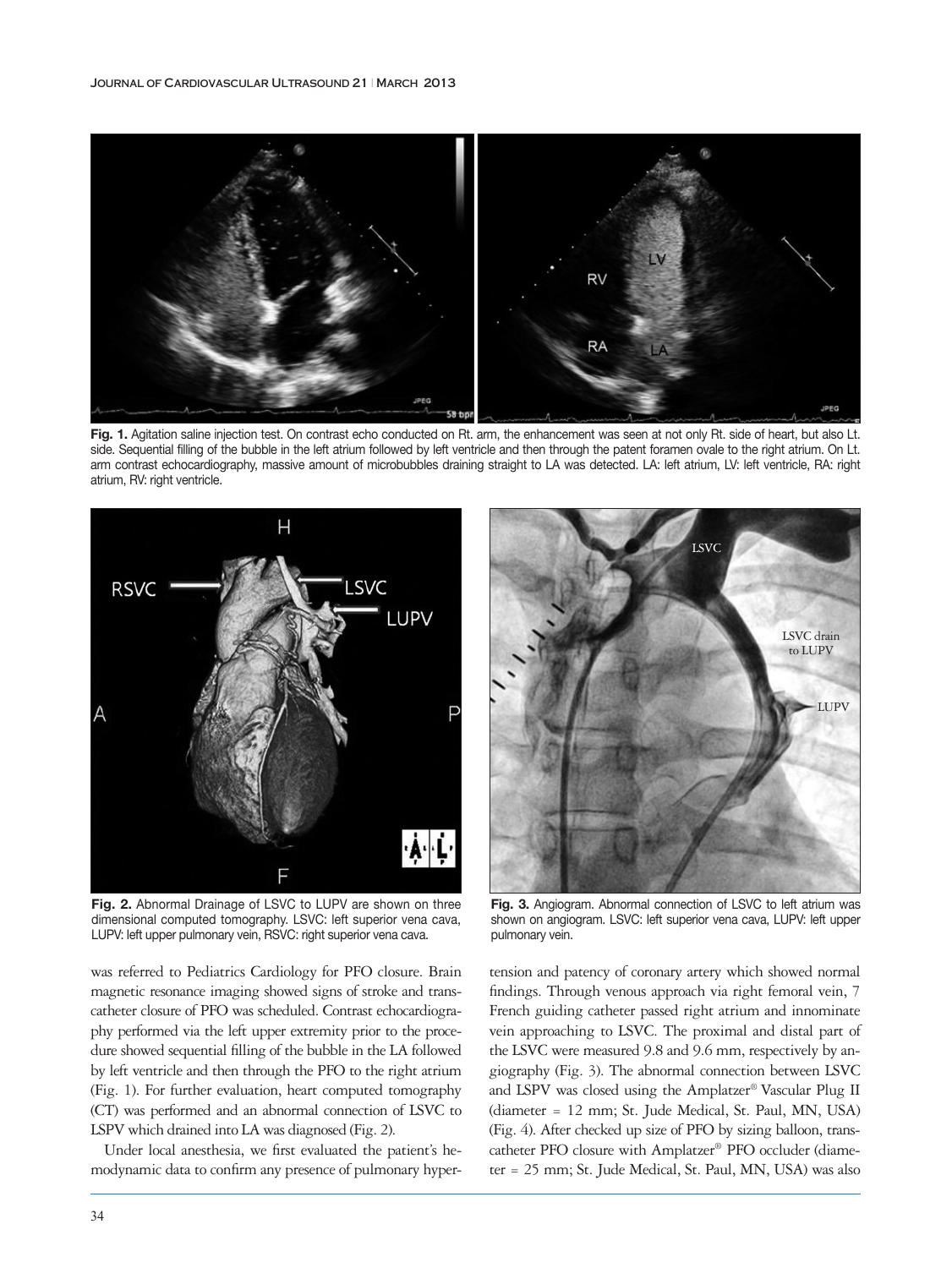

**Fig. 4.** Abnormal drainage of left superior vena cava and left upper pulmonary vein was closed using the Amplatzer® vascular plug II.

performed (Fig. 5). Follow-up echocardiogram showed complete occlusion of flow through the LSVC and PFO.

### **Discussion**

In recent years, transthoracic echocardiogram (TTE) or transesophageal echocardiography in patients who have had TIA or stroke has become a routine assessment. A contrast echocardiography is usually performed by injecting microbubbles through the peripheral intravenous (IV) line, and acted the Valsalva maneuver to determine the presence of rightto-left shunting across the PFO. In our patient, the IV line was first started on the right arm and the contrast echocardiography was performed, which proved the presence of PFO. On contrast echo conducted on Rt. arm, the enhancement was seen at not only Rt. side of heart, but also Lt. side. On careful review by an experienced doctor, small amount of direct flow into the LA was recognized. Another IV line was started on the left arm of the patient. The contrast echo was done as a same way on Lt. arm. On repeated contrast echocardiography, massive amount of microbubbles draining straight to LA was detected. Heart CT was performed to determine the precise LSVC drainage, resulting persistent LSVC persistent LSVC connection to LSPV was diagnosed.

 Incidence of persistent LSVC is 0.5% of the general population and increased to 4.3% in patients with congenital heart disease.<sup>6)7)</sup> Persistent LSVC draining into the coronary sinus and the right atrium is of no hemodynamic significance. But persistent LSVC draining directly or through an unroofed coronary sinus into the left atrium represents the same risks as all other lesions with right-to-left shunt and forms a substrate for paradoxical embolism. If complications related to the rightto-left shunt occur, correction is indicated.<sup>8)</sup> In this case of our patient, relatively young age at the time of stroke development probably indicates that both PFO and persistent LSVC was the cause of paradoxical embolism.



**Fig. 5.** Transcatheter PFO closure with Amplatzer® PFO occluder. PFO: patent foramen ovale.

Although our team came across the diagnosis by the keen sense of an experienced doctor, in order to increase the chance of the detection of persistent LSVC, the authors recommend performing contrast echocardiography through the left arm peripheral IV line, or through both right and left, if the patients consent to it. However, the right-to-left shunt through this persistent vein is usually not sufficient enough to provoke clinically significant systemic desaturation. Therefore, if clinically suspected, a complete evaluation for this anomaly should also be considered.

There are many devices used to occlude vessels, the Amplatzer® vascular device is easily conformable and has a wide range of sizes.<sup>9)</sup> After device closure, the patient was followed-